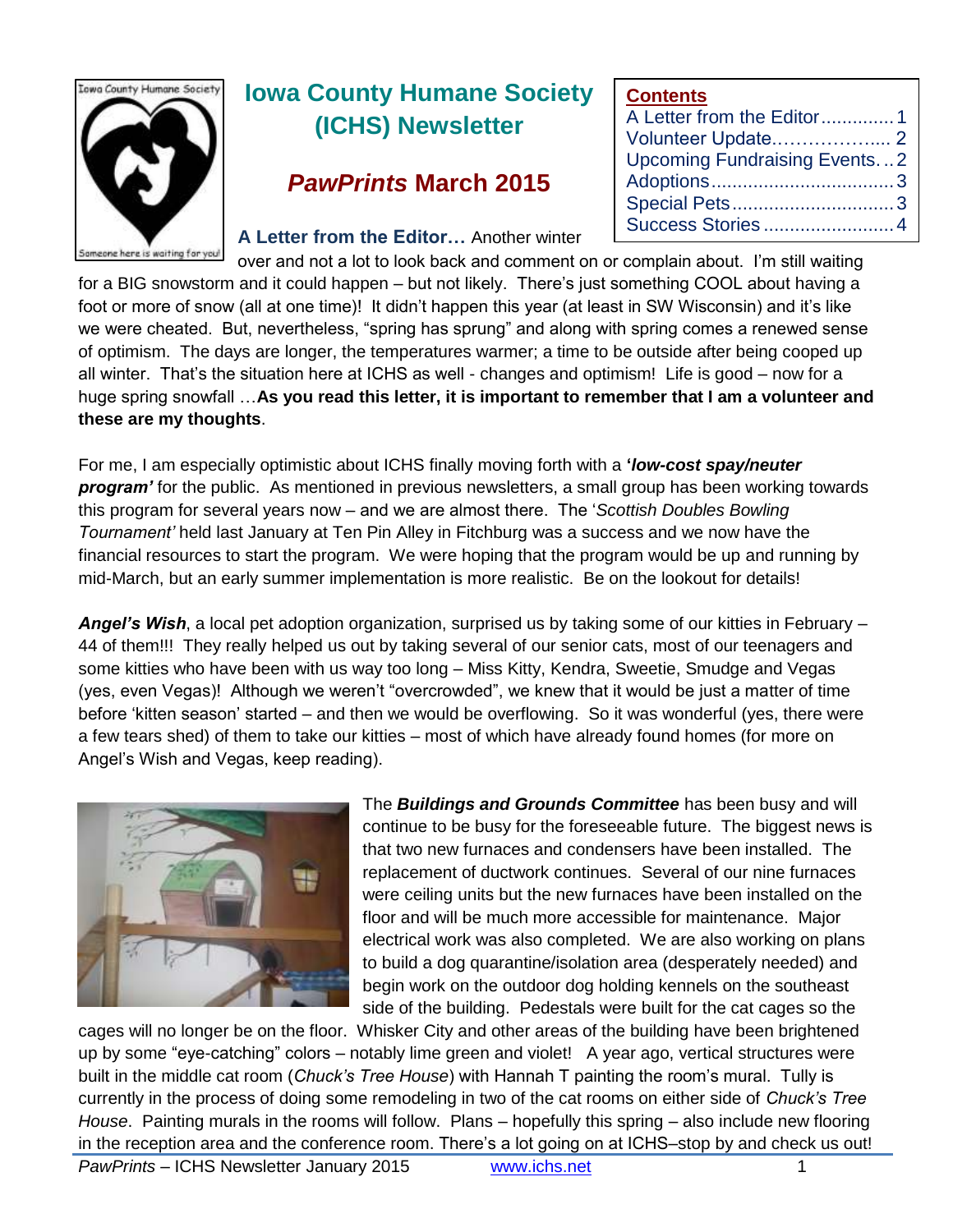**If you have any suggestions or ideas about the content of ICHS PAWPRINTS, please contact me, Terri Davis at** [roadhogbiker@gmail.com](mailto:roadhogbiker@gmail.com)

### **Volunteer Update**

As a reminder, ICHS is a volunteer-based organization and our volunteers are priceless when it comes to our mission and success. As important as our volunteers are, perhaps we don't have an adequate way to express our thanks other than to say "thank you" and there may be times when even that doesn't occur. My guess is that most of us volunteer because we want to, and we don't expect thanks – a wagging tail or a purring cat is all of the thanks that we need. We just started a *"Lucky Volunteer of the Month"* drawing – just for fun. One volunteer's name will be drawn each month and receive a little something – no, not a kitten $\odot$  – as a token of ICHS's appreciation. The volunteer is "lucky" because it has nothing to do with how often you volunteer (there is only one name/per person/ per month no matter how much time you spend volunteering) and so "lucky" is simply being the one whose name is drawn from the container – that's "the luck of the draw"!

Our most recent "lucky volunteers" are: **January** – Serena P from Dodgeville. Serena has been a volunteer since June of 2014 and is one of our many "cat cuddlers". **February** – James M from Madison. James has been with ICHS since April of 2014 and is one of our awesome dog walkers but also spends time with the cats.

Thank you to Serena, James and all the rest of you for everything that you do for ICHS! Also, please check the website and click on the link to find out what our *['immediate/specific volunteer needs'](http://www.ichs.net/volunteer-help/volunteer/)* are and see how you can help!

### **Upcoming Fundraising Events**

Just a reminder that ICHS is always looking for volunteers to help with the planning and implementation of our fundraisers. Our goal is to have enough volunteers so that each individual would only have to help plan and work at one event per year. So…if you would like to get involved with the planning and organizing of 2015's fundraisers, please contact the shelter for more details. We hope to hear from you!!!

#### **Easter Bake Sale – April 4**

It's time for the annual "Easter Bake Sale". This traditional event dates back to the early beginnings of ICHS. The sale will be in the usual place – Spring Gate Mall in Dodgeville (near the entrance to Piggly Wiggly) on **Saturday, April 4**. The sale starts at 8:00 AM and continues until 1:00 PM or until all the "goodies" are gone. The variety and amount of donated treats is amazing! So, make our bake sale a part of your Easter tradition – and enjoy!!!

#### **ICHS Plant Sale Fundraiser – May 16 & May 23**

Hard to believe but the "9<sup>th</sup> Annual Plant Sale" is just a couple of months away. As usual the sale will be held on two Saturdays in May – the 16<sup>th</sup> and the  $23<sup>rd</sup>$  from 8:30 – 12:00 at the shelter in Dodgeville. All money goes to health care for the animals. Look for more details in the May Newsletter.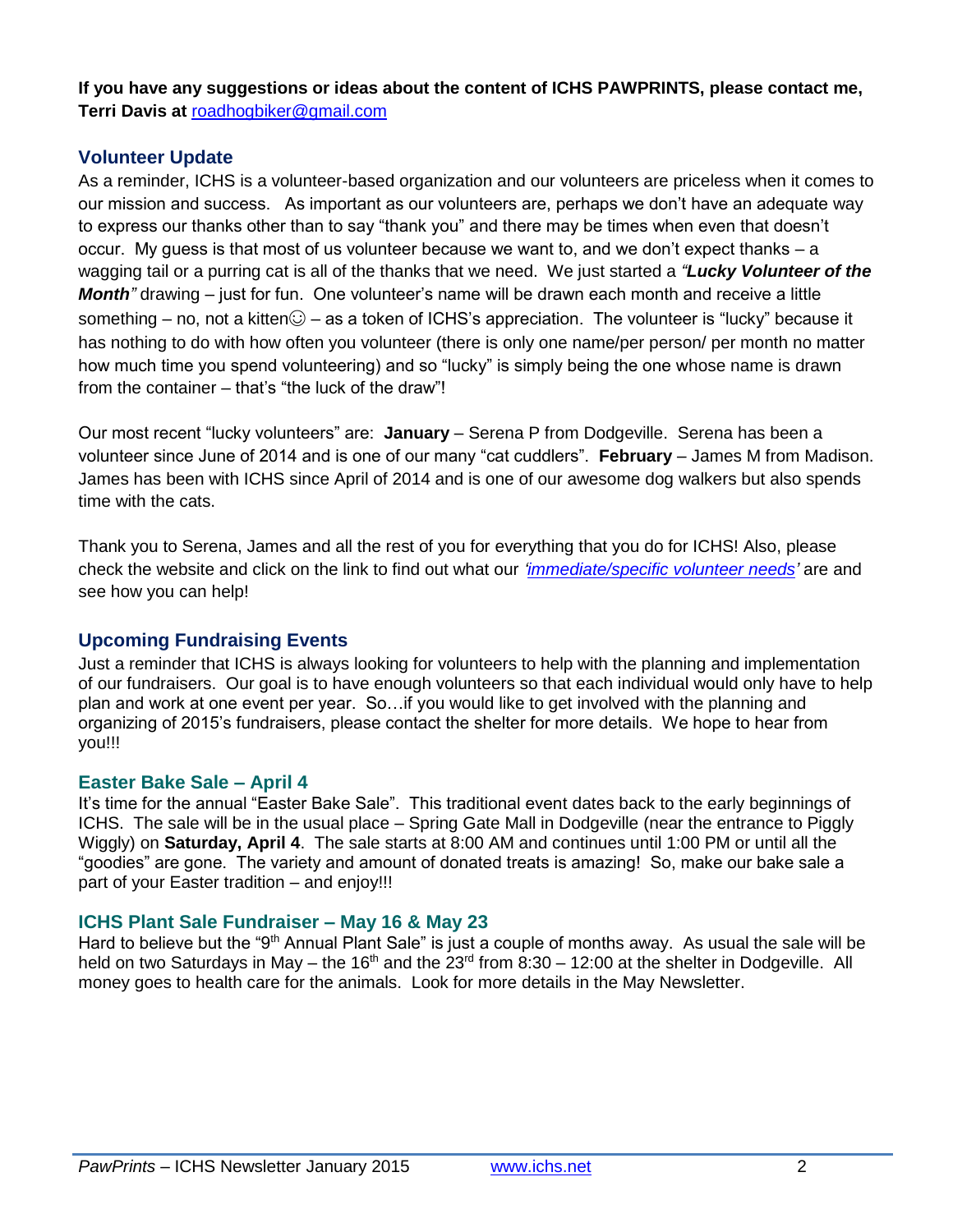### **January & February Adoptions**

| <b>January</b>                                                                      |                |               |                 | <b>February</b> |             |  |  |
|-------------------------------------------------------------------------------------|----------------|---------------|-----------------|-----------------|-------------|--|--|
| <b>Cats</b>                                                                         |                | <b>Dogs</b>   |                 | <b>Cats</b>     | <b>Dogs</b> |  |  |
| Olivia                                                                              | Mina           | Zeus          | Teddy           | Chickie         | Guiness     |  |  |
| <b>Rizzo</b>                                                                        | Oshie          | Moose         | Duke            | <b>Nick</b>     |             |  |  |
| Finch                                                                               | Donut          | Sarah $\odot$ | <b>Sherlock</b> | Serafina        |             |  |  |
| Dilly                                                                               | Worthy         | Ruby          | Finley          | Jasmine         |             |  |  |
| Bella #2                                                                            | <b>Blackie</b> | Lula          | Titan           | Flanigan        |             |  |  |
| Horton©©⊙                                                                           | <b>Bernie</b>  | Owen          | Diesel          | Garth           |             |  |  |
| Sven                                                                                | Nan            | Holmes        |                 | Falka           |             |  |  |
| Will                                                                                |                |               |                 |                 |             |  |  |
| * - kitten                                                                          |                |               |                 |                 |             |  |  |
| © - denotes animal has been at ICHS for over a year/has special needs/or is elderly |                |               |                 |                 |             |  |  |

#### **Special Pets**

We all know that all animals are 'special' but the animals featured in this section are indeed special. These are 'special needs' animals. The special person/family who adopts one of these animals knows that this may/may not be the long-term relationship which we hope for when we open our hearts and homes to a new family member. These animals 'forever homes' with us may be just for a short time before they move on…But, nevertheless, these animals need a home and a loving family just as we all do. Are you possibly the family that could provide a home for one of these animals? If not, do you know of a family who could provide a loving home for these animals? If so, please come out to ICHS and find out more about these animals from the ICHS staff.



#### **Buzz**

Our FIV population is at one and that would be **Buzz**. Buzz is a "normal" cat – it's just that he has a virus (FIV) which affects his immune system – but slowly – over a period of years! Buzz should live a long and normal life! Buzz was thought to be 'feral' when he first arrived at ICHS; hiding in his cubby 24/7 for weeks – but he was simply frightened. Buzz had the reputation of being "one of the sweetest and most

loving cats in the building" however he recently received his "orange card". He just doesn't want to go back to his cage when it's time so he gets a bit "feisty" and he scares easily when unexpected noise or movement occurs. If it wasn't for the FIV+ sign on his cage, you wouldn't have a clue that he has FIV! Is it possible that YOU just might be the special family that Buzz is looking for? So…Buzz needs a home! Although we call FIV cats "special", there really are no special considerations when adopting them. They must be kept indoors. They may live with other cats since FIV is not easily passed between cats (it would be best if your other cat(s) are good-natured and amicable to a new pal). FIV is primarily spread by serious bite wounds so if you have other cats, it is important to properly introduce FIV cats to the others (but you would do that with any cat that you bring home). It is also important to keep them free from stress so a quiet home would be best.



#### **Laurel**

To those of you who don't have a cat, but have been thinking about getting one – PLEASE do yourself a favor and come and meet Laurel. **Laurel** has only been with us a few weeks. She is about eight years old, a sweetheart and tested positive for FeLV. Because of her FeLV status, she does need to be an only cat (unless you have other FeLV cats). People shy away from

kitties with FeLV, and they remain at the shelter for months/years. PLEASE don't let that happen to Laurel. She's healthy and happy and so precious! So…Laurel needs a home.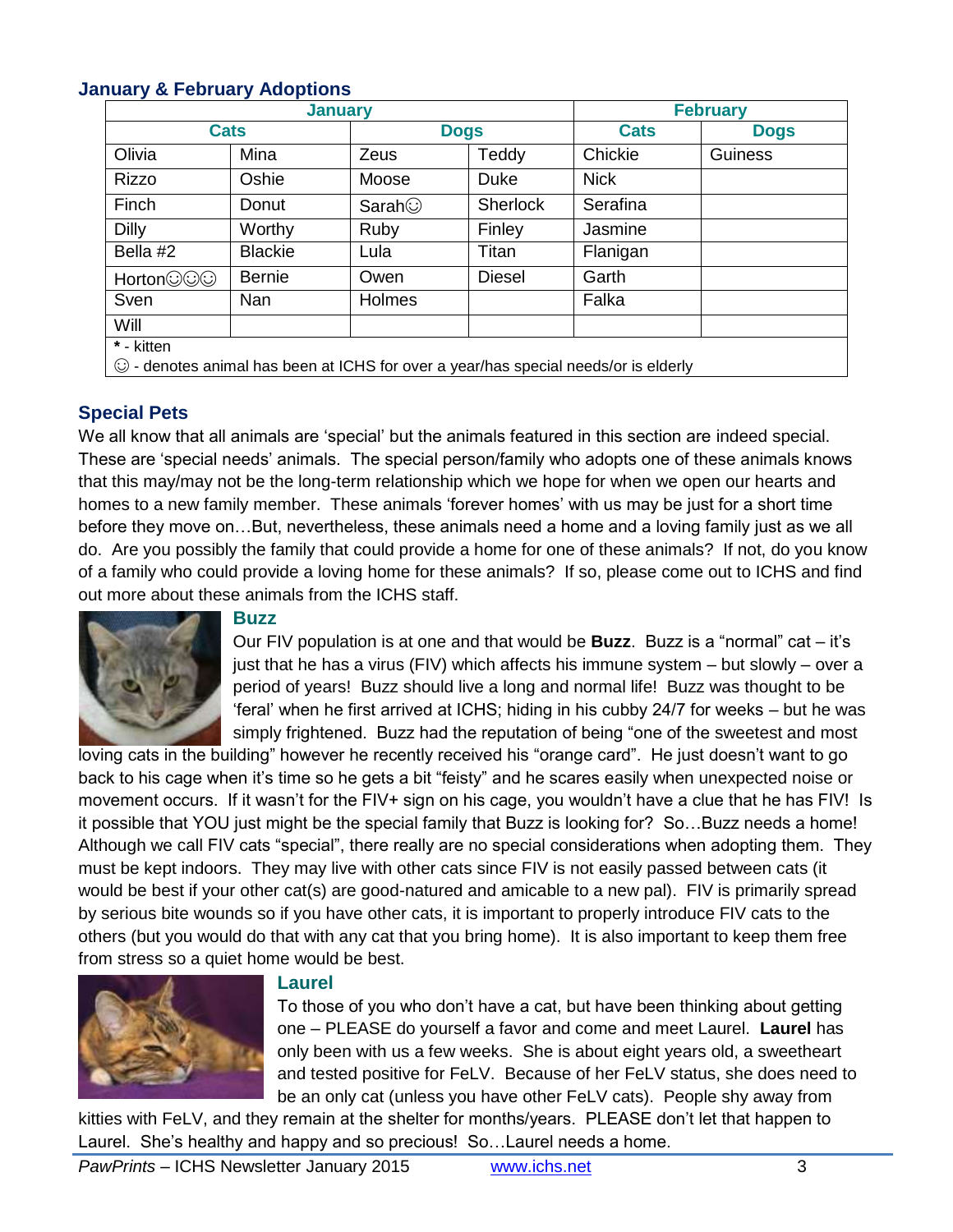

#### **Gregory**

**Gregory** is indeed a special kitty! He tested positive for both FeLV and FIV. Now don't let that deter you from making this guy a part of your family! As mentioned earlier, as long as FeLV cats are kept indoors, are only cats and live in a stress-free environment (as much as possible), they should be with your family for many years to come. **Gregory** is friendly and affectionate, but he hasn't had a lot of opportunities to interact with people (he was a barn cat),

so he needs YOU to show him what a loving relationship is all about. So…Gregory needs a home.

## **Vegas**



**Vegas** is considered a special kitty because of her 'catitude' – and she is also in sole possession of #1on the *[Top Ten](http://www.ichs.net/index.php/download_file/view/748/149/) List*!!! She has also occupied this space in the Newsletter for years, but say goodbye – not that Vegas is going anywhere, but she will be sharing this space (future newsletters) with other cats. Vegas has been at ICHS since October of 2009. There have been people over the years willing to adopt her, but Vegas, being a cat, had other

ideas. Most recently, Angel's Wish took several of our cats, and much to our surprise, Vegas was on their list!!! Judy, a long time Angel's Wish volunteer, agreed to foster Vegas. Judy has three dogs and a FeLV cat so Vegas had a room all to herself. Judy is an experienced cat person and really wanted to make this work, but once again Vegas had other ideas. Although Vegas did warm up to Judy's husband, she wanted NOTHING to do with Judy. Judy felt that Vegas would have "come around" in time, but the dilemma was that Vegas would eventually have to make the weekend trips to the adoption center with Judy and be "at her best" to impress potential adopters. For those of us familiar with Vegas, this would not have met with Vegas' approval! And Judy couldn't keep her permanently because she wouldn't be able to integrate her into the rest of the house because of her FeLV cat. Judy, thank you so much for trying to help Vegas, but it almost appears that she is happy at the shelter. Maybe she does consider ICHS to be her home!

#### **Success Stories**

I need your help if I am to continue to feature the success stories which begin the moment your adopted companion chooses you. It is not difficult for me to write a paragraph that showcases your pet. The problem that I have is finding YOU and your pet. I don't know who you are or how to contact you. If you would be interested in sharing your pet's story in the newsletter, please e-mail me at [roadhogbiker@gmail.com.](mailto:roadhogbiker@gmail.com) A picture and a brief write-up about your pet(s) is all that I need. If I don't have enough info, I will get back to you. It would be helpful to know your pet's shelter name (if you renamed your pet), when you adopted, pet's favorite activities, other pets that you may have and whatever else you would like to include. If you are not able to send a picture, that's OK. Many of you send periodic updates regarding your adopted pet to the shelter. I can use those write-ups if you would please indicate (in your letter/e-mail to ICHS) that you are giving me permission to include your pet's story in the newsletter. I hope to hear from you!



#### **Angel's Wish**

I have been hearing about Angel's Wish for years, but as busy as I am with ICHS, I have never taken the time to find out more about this organization. When Angel's Wish took 17 of ICHS's cats on February1<sup>st</sup> and then made a return trip and took another 28 cats on February  $21^{st}$ , I decided that it was time to learn more. I contacted Amy Good (board president) and asked if it was OK if I stopped by and asked a few questions. Amy said, "Yes", and so I did.